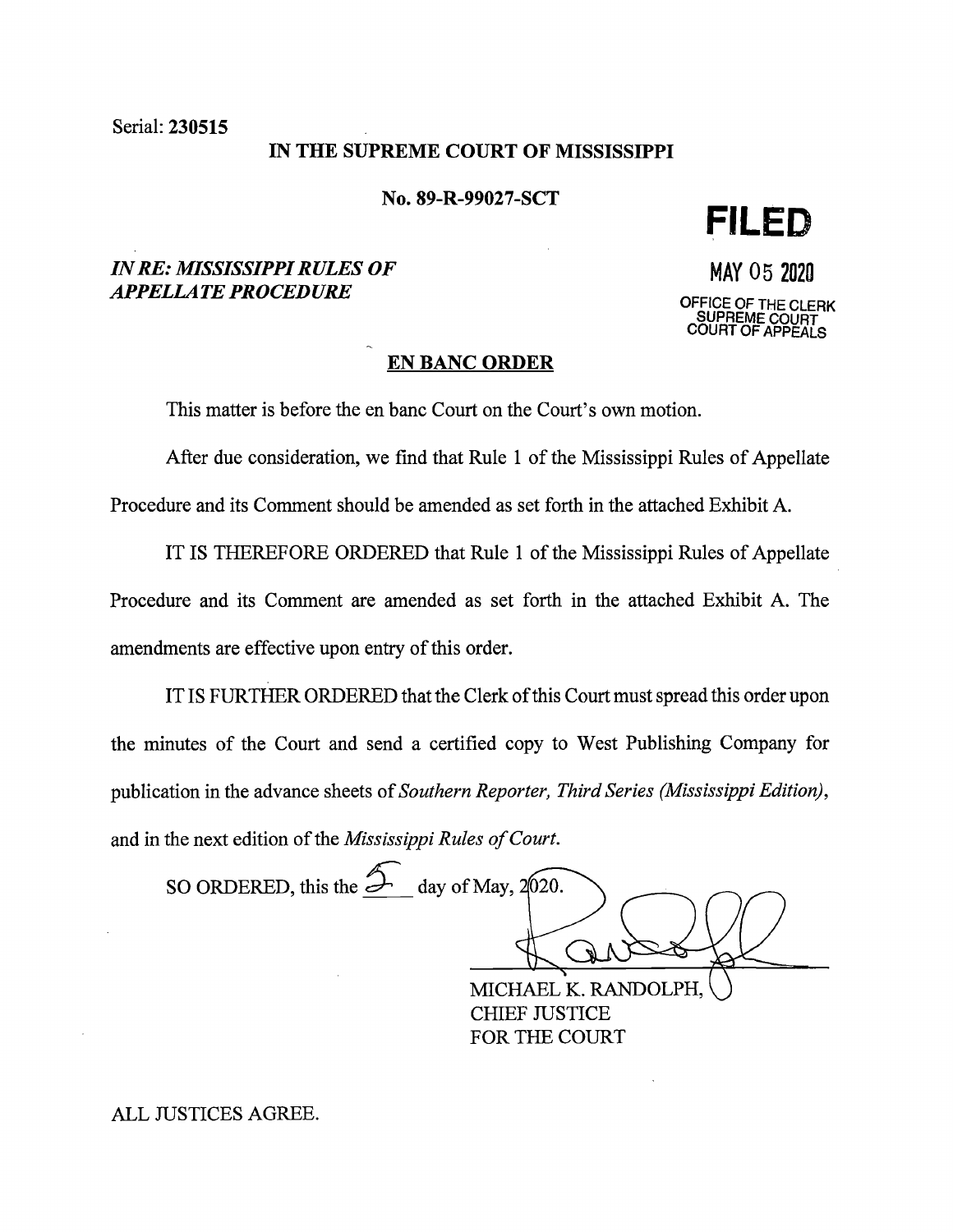#### EXHIBIT A

# **RULE 1. SCOPE OF RULES**

These rules govern procedure in appeals to the Supreme Court of Mississippi and the Court of Appeals of the State of Mississippi $\frac{1}{2}$  and proceedings on petitions for writs. On other relief which the Supreme Court or the Court of Appeals or a justice of the Supreme Court or judge of the Court of Appeals is empowered to grant, and appeals from county count to chreuit count. When these rules provide for the making of a motion in the trial court, the procedure for making such motion shall be in accordance with the practice of the trial court.

### **Comment**

Electronic filing in most appellate matters became mandatory on January 1, 2014. Under Section l .D. of the Appellate E-Filing Administrative Procedures, "all briefs, motions, responses, and compliance documents ... must be filed electronically." Section 4 exempts sealed and confidential cases, *pro se* litigants, and documents other than briefs, motions, responses and compliance documents, all of which must be filed conventionally.

These rules are not to be construed to extend or limit jurisdiction of the Supreme Court, except that Rule 5 is intended to expand the occasions upon which the Court may exercise its power to hear interlocutory appeals. *See Southern Farm Bureau Cas. Ins. v. Holland,* 469 So. 2d 55, 62-64 (Miss. 1985), (Anderson, J., concurring). The jurisdictional statute permits interlocutory appeals "in cases particularly provided for by law." Miss. Code Ann. § 9-3-9 (Supp. 1994). These rules are "law." *See Newell v. State*, 308 So. 2d 71 (Miss. 1975).

Appeals from county count to chreuit count are controlled, in part, by the Mississippi Rules of Appellate Procedure. *Van Mater v. Alford. 774* So. 2d 430. 432 (Miss. 2000) (augthie Am. Inv tr. Ing. v. King. 733 Sq. 2d 830, 832 (Miss. 1999))).

Rules which provide for the making of a motion in the trial court include Rules 4(g), extension of time to appeal; 6, determination of *in forma pauperis* status; 8(b), stay on appeal to be first sought in trial court; and  $10(e)$  correction of record on appeal. Trial court practice is governed by the Mississippi Rules of Civil Procedure, Mississippi Rules of Evidence, Mississippi Rules of Criminal Procedure, applicable uniform rules, and local rules where adopted pursuant to M.R.C.P. 83 or MRCrP 1.9. The term "trial court" in these rules includes a circuit or chancery court sitting as an appellate court. Rule 46(b) concerning the